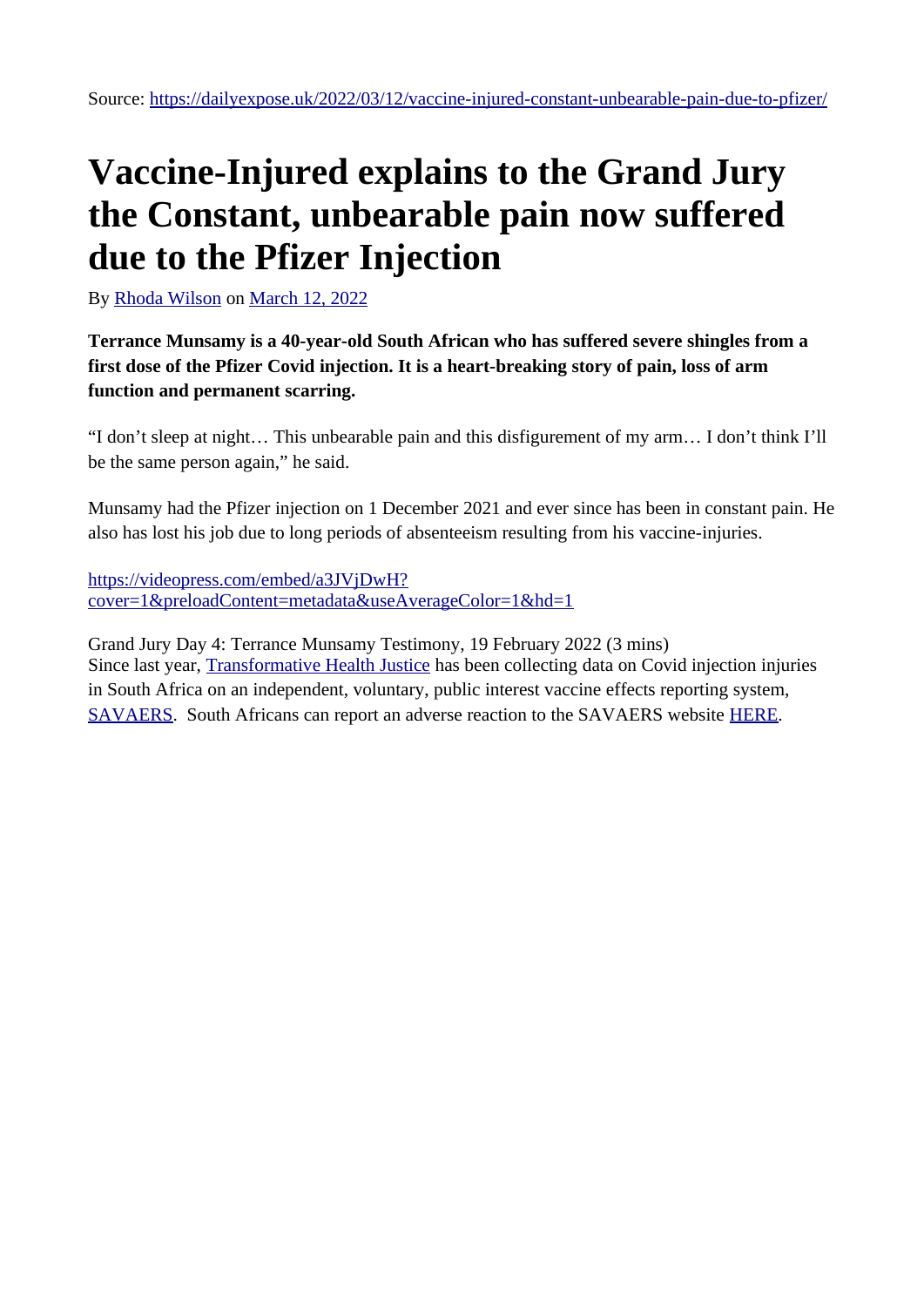

South Africans who have suffered an adverse effect post-injection can also make a report to the [South African Health Products Regulatory Authority \("SAHPRA"\)](https://aefi-reporting.sahpra.org.za/aefis.html). As of 25 February, 5354 adverse events had been reported to SAHPRA.

#### **Further Resources**

Watch the full Grand Jury sessions Days 1-6 on Odysee [HERE](https://odysee.com/@GrandJury:f) or on Internet Archive, with chapters and timestamps:

- • [Day 1](https://archive.org/details/grand_jury_proceeding_date_01), Opening statements, 05 February 2022
- • [Day 2](https://archive.org/details/grand_jury_proceeding_date_02), General historical and geopolitical backdrop, 12 February 2022
- • [Day 3](https://archive.org/details/grand_jury_proceeding_date_03), PCR test, 13 February 2022
- • [Day 4](https://archive.org/details/grand_jury_proceeding_date_04), Injections, 19 February 2022
- • [Day 5](https://archive.org/details/grand-jury-proceeding-date-05-en), Financial destruction, 20 February 2022
- • [Day 6](https://archive.org/details/grand-jury-proceeding-date-06), Eugenics, closing arguments and outlook, 26 February 2022

Logistic support is provided to the proceedings by the Berlin Corona Investigative Committee: [website \(German\)](http://www.corona-ausschuss.de/) or [website \(English\)](https://corona-ausschuss.de/en/).

More information about the proceedings and contact details can be found on the Grand Jury's website, [HERE.](http://www.grand-jury.net/)